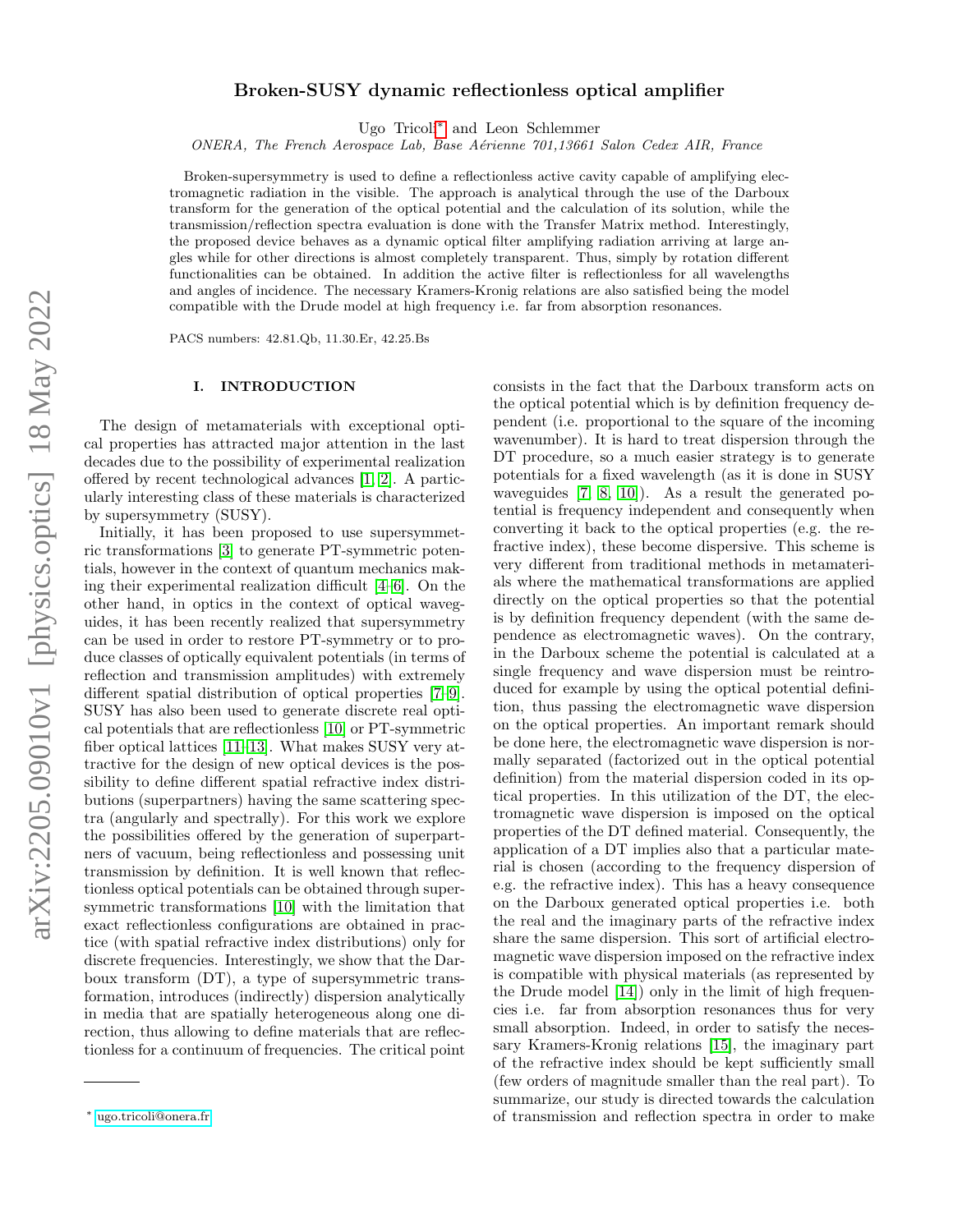use of SUSY to design optimal optical filters. In this framework we take into account spatial distributions of the refractive index possessing resonances that can be calculated as bound states of a Schrödinger-like equation (transversal modes). Interestingly, when SUSY is broken (for complex energy states) anomalous transmission is observed i.e. the transmission coefficient becomes larger than one [\[16,](#page-3-13) [17\]](#page-3-14). This is a manifestation of the fact that the system is open towards the external environment i.e. external energy is used to generate anomalous transmission. This behavior is typical of open systems [\[18\]](#page-3-15) and its realization in optics is associated with many extraordinary effects [\[9,](#page-3-6) [19–](#page-3-16)[25\]](#page-3-17). Hence, classical optical systems with broken SUSY provide the unique possibility of exploiting the special features normally associated to quantum open systems. Thus, a broken SUSY active optical cavity is proposed which can be used as a dynamic optical amplifier. Indeed, for large incidence angles amplification is obtained, while for small angles the device is almost transparent (due to SUSY breaking). Notably, being the superpartner of vacuum, the device is reflectionless for all wavelengths and angles. Interestingly, its dynamic properties can be accessed by rotating the device with respect to the incoming radiation direction.

### II. SCATTERING THEORY

We consider scattering of a monochromatic electromagnetic wave by an inhomogeneous dielectric slab of finite thickness along  $\hat{x}$  but infinite extension in the  $yz$ plane with a varying refractive index in the  $\hat{x}$  direction  $n(x)$ . The slab is surrounded by a non-absorbing and non-dispersive background medium with refractive index  $n_b$ . Taking into account only a scalar electric field (i.e. the component  $E_z$  corresponding to a TEpolarized wave) with the time dependence factorized as  $\exp(-i\omega t)$ , the curl Maxwell equations can be rewritten as the Helmholtz wave equation

<span id="page-1-0"></span>
$$
\frac{\partial^2 E_z}{\partial x^2} + \frac{\partial^2 E_z}{\partial y^2} + [k_0 n(x)]^2 E_z = 0,\tag{1}
$$

with  $k_0 = \omega/c$  the incoming wavenumber in vacuum and  $n(x) = n_b + \Delta n(x)$  the spatial dependent refractive index, with the last term being the optical contrast which is complex valued and vanishes at infinity. For a general angle of incidence the solution to  $Eq.(1)$  $Eq.(1)$ can be factorized through an amplitude and a phase as  $E_z(x, y) = \psi(x) \exp(ik_y y)$ , with the incoming wavevectors related by  $k_y^2 = [k_0 n_b]^2 - k_x^2$ . Substituting into Eq.[\(1\)](#page-1-0) and upon addition/subtraction of the term  $[k_0 n_b]^2 \psi(x)$ we get the equation for the amplitude  $\psi(x)$ 

$$
[-\frac{d^2}{dX^2} + V(X)]\psi(X) = e\psi(X),
$$
 (2)

which is in a Schrödinger-like form  $H\psi = e\psi$ , changing the variable  $X = k_0 x$  and defining the optical potential as  $V(X) = -[n(X)^2 - n_b^2]$ , the Hamiltonian

 $H = -d^2\psi(X)/dX^2 + V(X)$  and the energy  $e = k_x^2/k_0^2 =$  $[(k_0 n_b)^2 - k_y^2]/k_0^2$ , i.e. the square of the component of the wavevector of the incoming wave along the direction of variation of the refractive index. Due to the reduction of the optical Helmholtz wave equation to a Schrödingerlike equation, it is possible to apply in optics techniques originally developed in quantum mechanics (e.g. SUSY  $[3, 4]$  $[3, 4]$ ).

## III. SUPERSYMMETRY IN OPTICS

Supersymmetry is usually employed to engineer bound states in optical structures serving as waveguides [\[7,](#page-3-5) [8,](#page-3-10) [10\]](#page-3-7), hence for grazing incidence only. Nevertheless, for incidence not limited to directions near to the principal optical axis of the structure, supersymmetry can be exploited in optics to design completely different structures that are indistinguishable from outside (as it was noted in [\[8,](#page-3-10) [9\]](#page-3-6)). For the purpose of this work, the most attractive feature of supersymmetric transformations lies in the possibility to relate two different optical potentials sharing the same transmission and reflection spectra. Here we make use of a particular realization of supersymmetry i.e. the DT [\[4,](#page-3-3) [26\]](#page-3-18) which also allows building solvable profiles of the refractive index [\[27\]](#page-3-19).

In general, given a fixed incoming wavenumber  $k_{sc} =$  $\omega_{sc}/c$  (which serves as a spatial scaling factor for the DT i.e.  $X = k_{sc}x$  as in [\[28\]](#page-3-20)), the main action of a DT is to relate the spectral properties of a pair of Schrödinger Hamiltonians through a superpotential  $\sigma$  defined as the logarithmic derivative of a solution of the Schrödinger equation  $\psi(X, \epsilon)$  for a given potential  $V(X)$  for some value of the transformation energy  $\epsilon$  (in units of  $k_{sc}^2$ ) i.e.  $\sigma(X, \epsilon) = \frac{1}{\psi(X, \epsilon)}$  $\frac{d\psi(X,\epsilon)}{dX}$ . The partner potential of  $V(X)$ is found through the optical DT,

$$
V_{DT}(X) = -V(X) + 2\sigma(X, \epsilon)^2 + 2\epsilon,
$$
 (3)

which is in units of  $k_{sc}^2$  too, and the corresponding Schrödinger equation has the solution (for a general  $k_0$ ):

<span id="page-1-1"></span>
$$
\psi_{DT}(X,k_0) = \left[-\frac{d}{dX} + \sigma(X,\epsilon)\right] \psi(X,k_0). \tag{4}
$$

Generally speaking, the DT can generate two types of partner potentials that are referred to as broken and unbroken SUSY partners. When the DT is adding a bound state to the spectrum of the starting Hamiltonian, and this new state it is found to be the new ground state of the transformed Hamiltonian, SUSY is preserved (unbroken). The two potentials are indistinguishable from outside i.e. they have the same reflection and transmission spectra (as it was already noted in [\[8,](#page-3-10) [9\]](#page-3-6) at a fixed frequency for all angles of incidence). On the contrary, if the DT is adding a bound state which is not the new ground state of the transformed Hamiltonian, SUSY is broken. In this case the two super partners are distinguishable from outside even if their spectra still share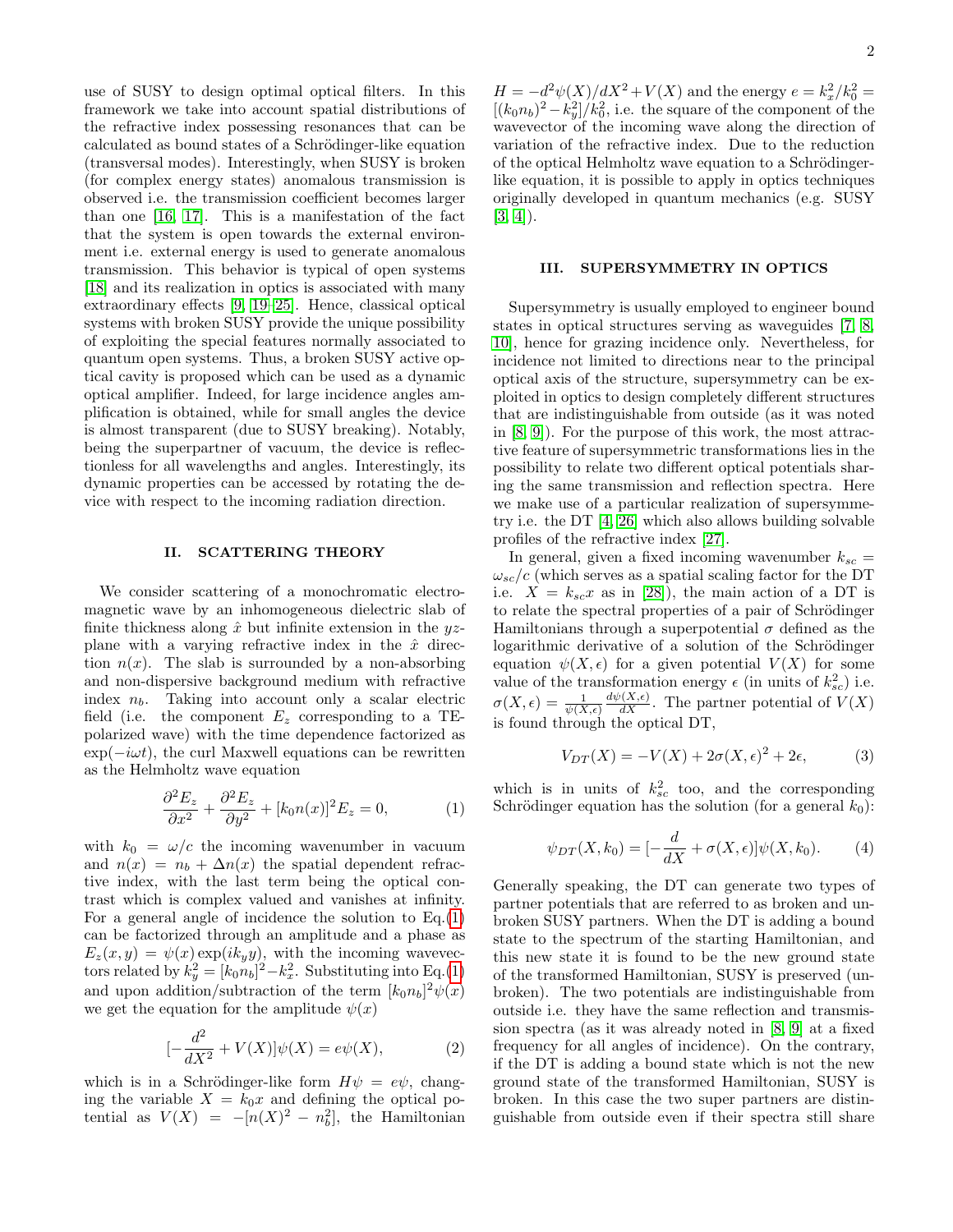some properties. This can be exploited straightforwardly to generate analytically reflectionless optical potentials. Indeed, by transforming the null potential  $(V(X) = 0)$ which has no reflection and unit transmission by definition, we can define its supersymmetric partner being reflectionless for all incoming frequencies (and angles of incidence) by construction (thus generalizing SUSY applications as in [\[8\]](#page-3-10) that were just for all angles at a fixed frequency). Interestingly its broken-SUSY partner is still reflectionless but the transmission can differ from unity depending on the sign of the imaginary part of the transformation energy  $\epsilon$  (see Section [IV](#page-2-0) for examples). Nevertheless, the Darboux transform introduces a dispersion on the optical properties when the potential is converted to the refractive index distribution i.e.

<span id="page-2-1"></span>
$$
n_{DT}(X,\omega) = \sqrt{1 - V_{DT}(X)k_{sc}^2/k_0^2}
$$
 (5)

by using the optical potential definition  $V(X)$  =  $-k_0^2(n^2(X) - n_b^2)$  and considering air as the background medium i.e.  $n_b = 1$ . This can be seen by looking at the solution of the transformed Schrödinger equation ex-pressed in Eq.[\(4\)](#page-1-1), which depends on  $k_0 = \omega/c$ . Thanks to this (electromagnetic wave) dispersion, the Darboux generated refractive index profile is analytically defined as a superpartner for every incoming wavelengths and directions. An important remark is needed here. If dispersion is neglected, SUSY can be completely broken thus making the two potentials non-being superpartner anymore for all the spectrum (they remain superpartner only for the unique wavelength which is chosen to perform the DT, and some integer multiples of it [\[10\]](#page-3-7)). Moreover, if the dispersion of Eq.[\(5\)](#page-2-1) is modified, similarly the two partner potentials are no longer superpartners and the analyticity of all the procedure is lost.

Finally, as it was already discussed in Section [I,](#page-0-1) the dispersive index spatial profiles as generated by a single DT are physical in the sense that they are compatible with the Kramers-Kronig frequency relations only in the high frequency limit i.e. far from resonances where the Drude model is valid and absorption is very small.

### <span id="page-2-0"></span>IV. RESULTS

Given some  $\epsilon$ , we consider the supersymmetric partner of the null potential  $V(X) = 0$  which can be obthere of the num potential  $V(X) = 0$  which can be obtained through a single DT of  $\psi(X, \epsilon) = C_1 \cos(\sqrt{\epsilon}X) + C_2 \cos(\sqrt{\epsilon}X)$  $C_2 \sin(\sqrt{\epsilon}X)$ , giving

$$
V_{DT}(X) = 2\epsilon \left[ 1 + \left( \frac{C_2 - C_1 \tan(\sqrt{\epsilon}X)}{C_1 + C_2 \tan(\sqrt{\epsilon}X)} \right)^2 \right] \tag{6}
$$

where for the present study we took  $\epsilon = 0.00005i$  and  $C_1 = 1, C_2 = 0.01$ . Firstly, we note that the obtained index distribution (see Fig. $(1)$ ) has very small imaginary part as it is required by the Kramers-Kronig relations.

In addition, the profile has no spatial symmetry and has a typical width of few micrometers. To evaluate its spectral response, the analytical Transfer Matrix method is used as explained in [\[29\]](#page-3-21) using the analytical solution for the field as expressed by Eq.[\(4\)](#page-1-1). Considering the angular spectrum, the device is almost transparent for incident angles lower than 70◦ (with transmission slightly larger than unity). For incoming directions around 85◦ , the device behaves as an amplifier for the visible spectrum. As already mentioned, the proposed filter remains reflectionless for all angles and wavelengths (in Fig.[\(1\)](#page-2-2) it is just shown for a single wavelength and all angles). Thus, the device can be considered as a reflectionless active cavity capable of amplifying radiation impinging at large angles. Interestingly, if amplification is not required, simply by rotating the device, it is possible to bypass it using its transparency in the rest of the angular spectrum.



<span id="page-2-2"></span>FIG. 1. The reflectionless active cavity for amplification: (a) the scattering setup (b) the refractive index variation  $\Delta n(x)$ at  $k_{sc}$  (c) the spectro-angular spectrum in the visible (d) the angular spectrum at  $\lambda = 700$  nm. All the results are for  $k_{sc} = 2\pi/80$ nm<sup>-1</sup>. The red dots indicate the extremes for the Transfer Matrix calculation for the analytical evaluation of transmission and reflection coefficients.

### V. CONCLUSIONS

We demonstrate how using supersymmetry we can define refractive index spatial distributions that can be used as a dynamical optical amplifier. In particular, the proposed filter is reflectionless by construction and is amplifying the incoming radiation for large angles close to 85◦ while it is almost transparent for smaller angles. The device can be rotated to achieve dynamism i.e., by changing the incoming direction, the same filter can be used as an amplifier or it can be bypassed exploiting its transparency for smaller angles. This is valid in transmission while reflection is always completely suppressed for all wavelengths and angles due to the fact that vacuum is transformed through a DT. This result is also related to